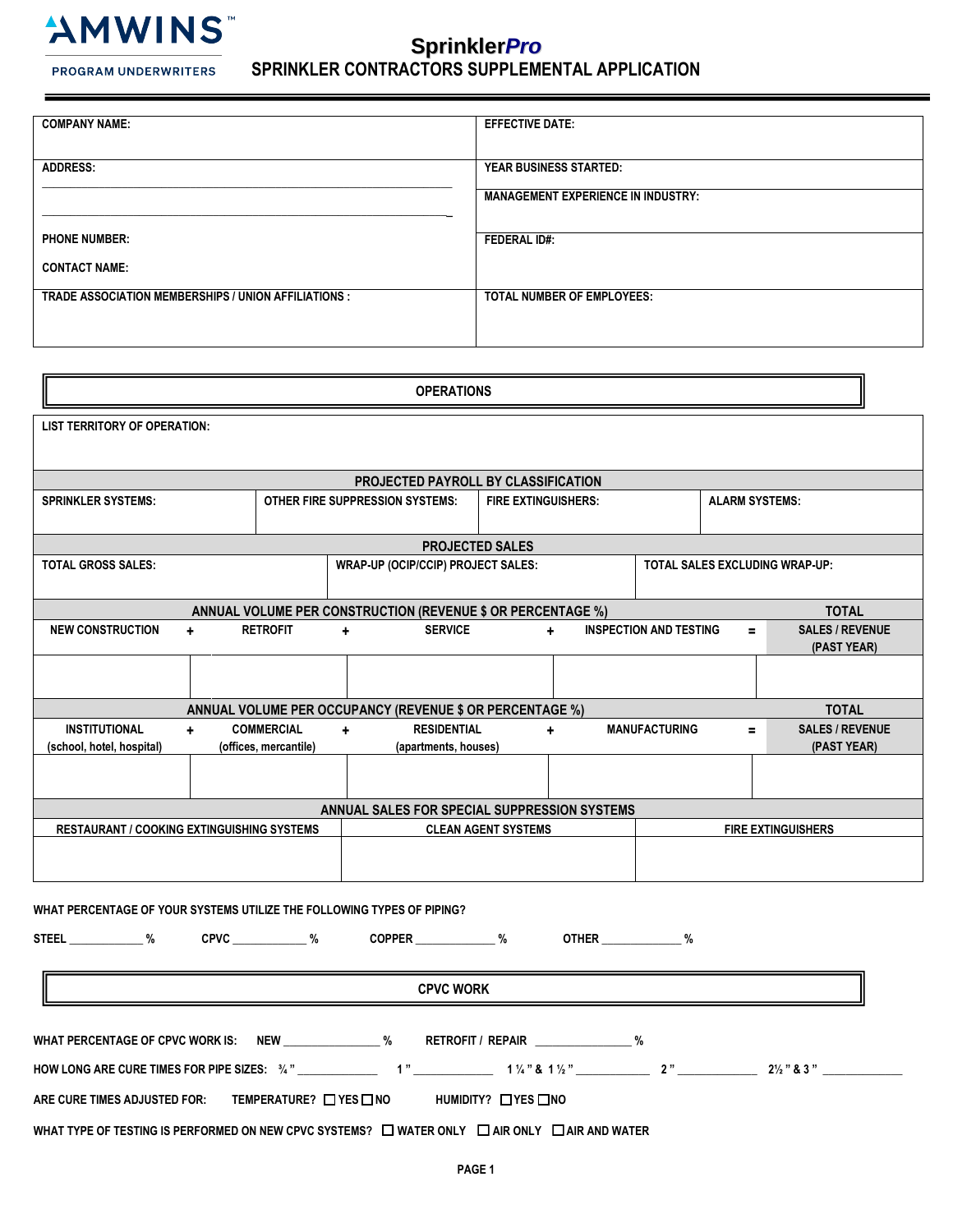| <b>CPVC TRAINING AND CERTIFICATION</b>                                                                                                                                                                           |  |  |  |  |
|------------------------------------------------------------------------------------------------------------------------------------------------------------------------------------------------------------------|--|--|--|--|
| ARE FITTERS TRAINED AND CERTIFIED IN CPVC WORK? $\Box$ YES $\Box$ NO                                                                                                                                             |  |  |  |  |
| ARE RECORDS ON FILE OF EMPLOYEE CPVC TRAINING AND CERTIFICATES? $\Box$ YES $\Box$ NO                                                                                                                             |  |  |  |  |
| ONLY TRAINED / CERTIFIED FITTERS PERMITTED TO INSTALL CPVC? $\Box$ YES $\Box$ NO                                                                                                                                 |  |  |  |  |
| NAME OF TRAINING PROGRAM / CERTIFICATION:                                                                                                                                                                        |  |  |  |  |
|                                                                                                                                                                                                                  |  |  |  |  |
| <b>STATEMENT OF CPVC WORK</b><br>THE COMPANY NAMED ON PAGE 1 OF THIS APPLICATION HEREBY AGREES TO ADHERE TO ALL MANUFACTURER'S<br>RECOMMENDED CURE TIMES FOR ALL JOBS AND WORK INVOLVING THE USE OF CPVC PIPING. |  |  |  |  |
| Date: and the state of the state of the state of the state of the state of the state of the state of the state                                                                                                   |  |  |  |  |
|                                                                                                                                                                                                                  |  |  |  |  |
| <b>OTHER WORK</b>                                                                                                                                                                                                |  |  |  |  |
|                                                                                                                                                                                                                  |  |  |  |  |
| DO YOU INSTALL, SERVICE, OR REPAIR ALARM SYSTEMS?<br>$\Box$ YES $\Box$ NO                                                                                                                                        |  |  |  |  |
| DO YOU PROVIDE SPRINKLER ALARM MONITORING SERVICE TO CUSTOMERS?<br>$\Box$ YES $\Box$ NO                                                                                                                          |  |  |  |  |
| IF YES, DO YOU:                                                                                                                                                                                                  |  |  |  |  |
| $\Box$ YES $\Box$ NO<br>PERFORM THE ACTUAL MONITORING SERVICE                                                                                                                                                    |  |  |  |  |
| $\Box$ YES $\Box$ NO<br>SUBCONTRACT MONITORING TO AN OUTSIDE COMPANY                                                                                                                                             |  |  |  |  |
| IF SUBCONTRACTED, PLEASE PROVIDE A COPY OF THE ALARM MONITORING AGREEMENT                                                                                                                                        |  |  |  |  |
| DO YOU INSTALL, SERVICE, OR REPAIR RESTAURANT (COOKING) HOOD / EXTINGUISHING SYSTEMS?<br>$\Box$ YES $\Box$ NO                                                                                                    |  |  |  |  |
| DO YOU SERVICE, REFILL OR TEST FIRE EXTINGUISHERS?<br>$\Box$ YES $\Box$ NO                                                                                                                                       |  |  |  |  |
| DO YOU MANUFACTURE ANY FIRE PROTECTION DEVICES OR PRODUCTS? □ YES □ NO                                                                                                                                           |  |  |  |  |
|                                                                                                                                                                                                                  |  |  |  |  |
| DESCRIBE NON-FIRE PROTECTION WORK PERFORMED BY YOUR COMPANY (i.e. EXCAVATION, PLUMBING, HVAC, etc.): __________________________________                                                                          |  |  |  |  |
|                                                                                                                                                                                                                  |  |  |  |  |
| <b>SUBCONTRACTED WORK</b>                                                                                                                                                                                        |  |  |  |  |
|                                                                                                                                                                                                                  |  |  |  |  |
|                                                                                                                                                                                                                  |  |  |  |  |
| $\Box$ YES $\Box$ NO<br>DO YOU REQUIRE ALL SUBCONTRACTORS TO PROVIDE CERTIFICATES OF INSURANCE?                                                                                                                  |  |  |  |  |
| DO YOU REQUIRE ALL SUBCONTRACTORS TO NAME YOU AS AN ADDITIONAL INSURED?<br>$\Box$ YES $\Box$ NO                                                                                                                  |  |  |  |  |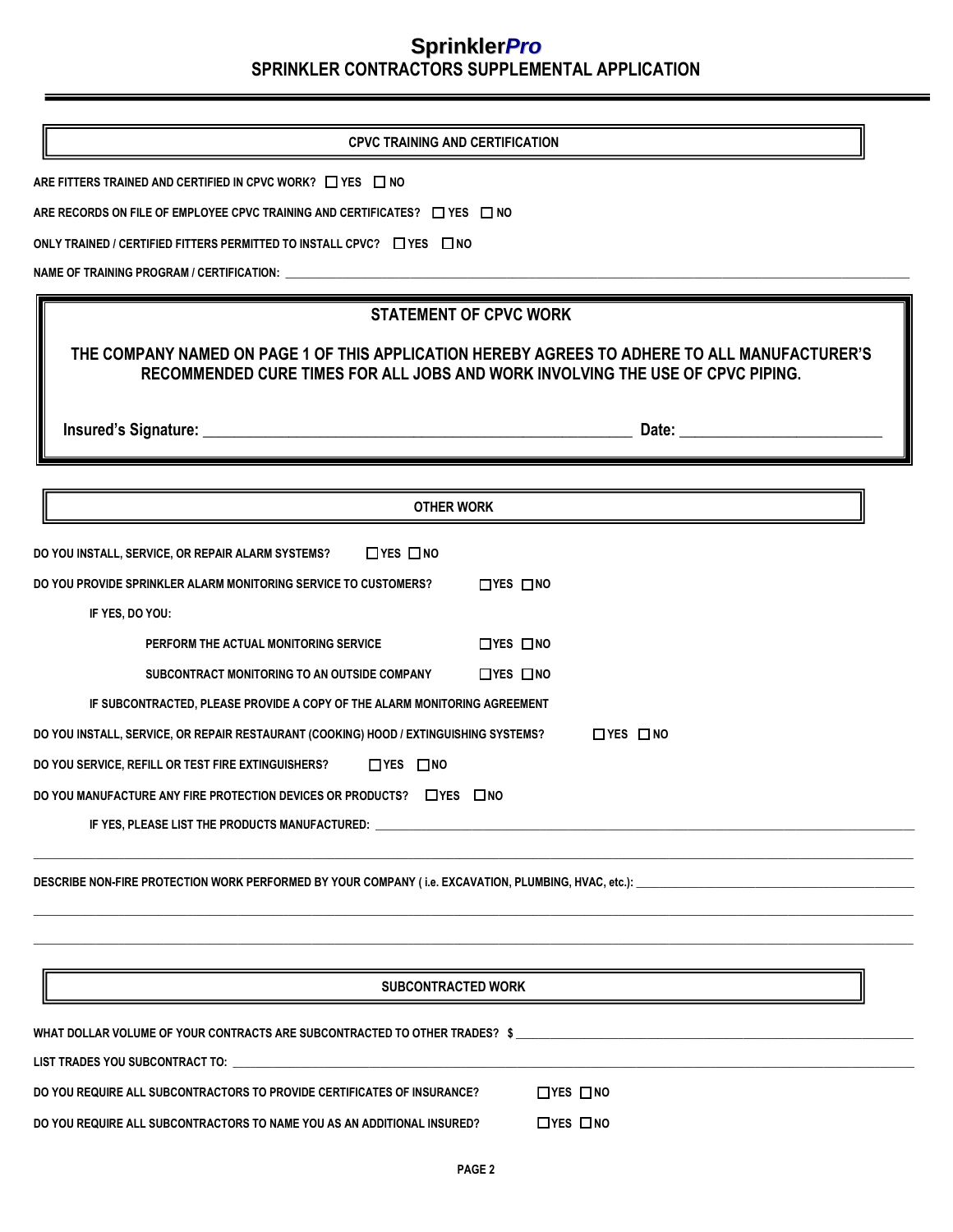|         | <b>QUALITY CONTROLS</b>                                                                                                                                                                                                        |
|---------|--------------------------------------------------------------------------------------------------------------------------------------------------------------------------------------------------------------------------------|
|         | ARE CHECKLISTS USED ON JOB SITES TO ASSURE THAT WORKMANSHIP AND SYSTEM TESTING ARE PEFORMED? $\Box$ YES $\,\Box$ NO                                                                                                            |
|         | $\Box$ YES $\Box$ NO<br>IF YES:<br>DO CHECKLISTS USED ON-SITE BECOME PART OF THE PERMANENT JOB FILE?                                                                                                                           |
|         |                                                                                                                                                                                                                                |
|         |                                                                                                                                                                                                                                |
|         | DURING ALL RETROFIT / REPAIR WORK:                                                                                                                                                                                             |
|         | ARE STEPS TAKEN AND DOCUMENTED TO PROTECT BUILDING, FLOORING, CEILINGS, FURNISHINGS AND OTHER PROPERTY?<br>$\Box$ YES $\Box$ NO                                                                                                |
|         | DO YOU REQUIRE DOCUMENTED ACKNOWLEDGEMENT OF ACCEPTANCE OF OWNERS AFTER INSTALLATION?<br>$\Box$ YES $\Box$ NO                                                                                                                  |
|         |                                                                                                                                                                                                                                |
|         | DO YOU PROVIDE NOTIFICATION, IF PART OF, OR A WHOLE SPRINKLER SYSTEM MUST BE LEFT SHUT DOWN DURING THE DAY OR OVERNIGHT? □YES □NO                                                                                              |
|         | $\Box$ YES $\Box$ NO<br>IS ANY RECORD KEPT OF SUCH NOTICES?                                                                                                                                                                    |
|         | DO YOU REQUIRE TESTING OF ALL SYSTEMS, WHETHER NEW CONSTRUCTION, RETROFIT OR REPAIR, BEFORE FINAL SIGN-OFF? $\Box$ YES $\Box$ NO                                                                                               |
|         |                                                                                                                                                                                                                                |
|         | $\Box$ YES $\Box$ NO<br>DO YOU REQUIRE WATER SUPPLY TEST TO ENSURE ADEQUATE SUPPLY FOR THE SYSTEM?                                                                                                                             |
|         |                                                                                                                                                                                                                                |
|         | AFTER ALL WORK IS COMPLETED, DO YOU PROVIDE THE CUSTOMER WITH A COPY OF NFPA 25 AND INFORM THEM OF THE SYSTEM MAINTENANCE REQUIREMENTS:                                                                                        |
|         | $\Box$ YES $\Box$ NO IF NO, PLEASE EXPLAIN: $\Box$                                                                                                                                                                             |
|         | IF YES, DO YOU HAVE THE CUSTOMER SIGN AN AGREEMENT ACKNOWLEDGING RECEIPT OF SYSTEM MAINTENANCE REQUIREMENTS?<br>$\square$ NO<br>$\Box$ YES                                                                                     |
|         | IF NO, PLEASE EXPLAIN: New York of the Second Contract of the Second Contract of the Second Contract of the Second Contract of the Second Contract of the Second Contract of the Second Contract of the Second Contract of the |
|         |                                                                                                                                                                                                                                |
|         |                                                                                                                                                                                                                                |
|         | <b>SAFETY TRAINING</b>                                                                                                                                                                                                         |
|         | $\Box$ YES $\Box$ NO<br>DO YOU HAVE ONGOING SAFETY TRAINING REQUIREMENTS FOR EMPLOYEES?                                                                                                                                        |
|         | IF YES, HOW OFTEN ARE SAFETY MEETINGS HELD: Under the contract of the contract of the contract of the contract of the contract of the contract of the contract of the contract of the contract of the contract of the contract |
|         |                                                                                                                                                                                                                                |
|         | PROFESSIONAL LIABILITY                                                                                                                                                                                                         |
|         | $\Box$ YES $\Box$ NO<br>DO YOU PROVIDE YOUR OWN SYSTEM DESIGN WORK?                                                                                                                                                            |
| if yes: | DO INDIVIDUALS PERFORMING DESIGN WORK HAVE A PROFESSIONAL ENGINEER (P.E.) DESIGNATION OR NATIONAL INSTITUTE FOR CERTIFICATION IN<br>$\Box$ YES $\Box$ NO<br><b>ENGINEERING TECHNOLOGIES (NICET) LEVEL III OR ABOVE?</b>        |
|         |                                                                                                                                                                                                                                |
|         | YEARS EXPERIENCE IN SPRINKLER SYSTEM DESIGN?                                                                                                                                                                                   |
|         | $\Box$ YES $\Box$ NO<br>DO YOU PROVIDE DESIGN WORK FOR OTHERS?                                                                                                                                                                 |
|         |                                                                                                                                                                                                                                |
|         |                                                                                                                                                                                                                                |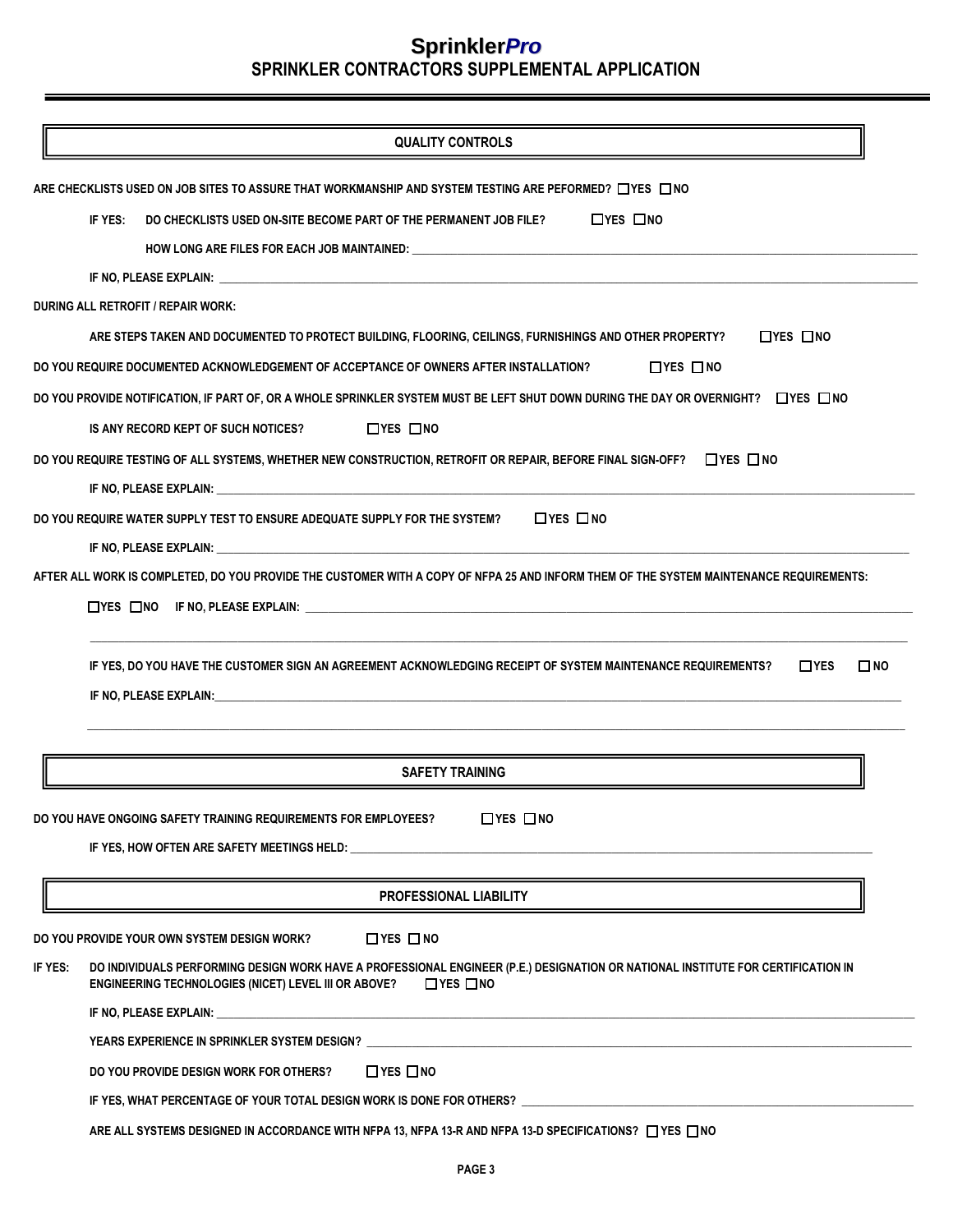|                                                                                 | <b>PROFESSIONAL LIABILITY - CONT'D</b>                                                                         |                      |
|---------------------------------------------------------------------------------|----------------------------------------------------------------------------------------------------------------|----------------------|
|                                                                                 | DO YOU CONFIRM AND KEEP RECORDS OF ADEQUATE WATER SUPPLY FOR ALL DESIGNED SYSTEM?                              | $\Box$ YES $\Box$ NO |
|                                                                                 | HAS THERE BEEN ANY PROFESSIONAL LIABILITY CLAIMS DUE TO SYSTEMS DESIGNED BY YOU?                               | $\Box$ YES $\Box$ NO |
|                                                                                 | IF YES, PLEASE EXPLAIN: WAS ARRESTED FOR A 200 FOR THE STATE OF THE STATE OF THE STATE OF THE STATE OF THE STA |                      |
| DO YOU SUBCONTRACT ANY DESIGN WORK TO OTHER OUTSIDE DESIGN / ENGINEERING FIRMS? |                                                                                                                | $\Box$ YES $\Box$ NO |
|                                                                                 | IF YES, WHAT PERCENTAGE OF DESIGN WORK IS SUBCONTRACTED TO OTHER FIRMS?                                        |                      |
|                                                                                 | DO YOU REQUIRE ALL DESIGN FIRMS TO PROVIDE CERTIFICATES OF INSURANCE?                                          | $\Box$ YES $\Box$ NO |
|                                                                                 | IF ANY DESIGN WORK IS DONE BY OTHERS. LIST ALL PARTIES WHO PROVIDE DESIGN SERVICES:                            |                      |
|                                                                                 |                                                                                                                |                      |
|                                                                                 | <b>CONTRACTORS POLLUTION LIABILITY</b>                                                                         |                      |

| <b>1. DO YOU HAVE ANY PROJECTS</b><br>INVOLVING ANY OF THE FOLLOWING                                                                                                                                                                                                             | N/A                  | <b>CHECK ALL THAT APPLY:</b> |                                                                                |                                                        |                 |       |
|----------------------------------------------------------------------------------------------------------------------------------------------------------------------------------------------------------------------------------------------------------------------------------|----------------------|------------------------------|--------------------------------------------------------------------------------|--------------------------------------------------------|-----------------|-------|
| <b>SERVICES / ACTIVITIES?</b>                                                                                                                                                                                                                                                    |                      | $\Box$                       | П.                                                                             | <b>PROJECTS LOCATED ON CURRENT OR FORMER LANDFILLS</b> | П.              | EIF'S |
|                                                                                                                                                                                                                                                                                  |                      | п                            | INSTALLATION OR REMOVAL OF UNDERGROUND OR ABOVE GROUND<br><b>STORAGE TANKS</b> | П.                                                     | <b>ASBESTOS</b> |       |
|                                                                                                                                                                                                                                                                                  |                      | □                            | <b>MOLD</b>                                                                    | П                                                      | PCB'S           |       |
|                                                                                                                                                                                                                                                                                  |                      | П.                           | <b>LEAD</b>                                                                    |                                                        |                 |       |
| 2. HAVE THERE BEEN ANY POLLUTION<br><b>CLAIMS OR ANY POLLUTION POLICY</b><br>NONRENEWED DURING THE LAST FIVE<br>$(5)$ YEARS?                                                                                                                                                     | <b>YES</b><br>□      | NO.<br>口                     | IF YES. DESCRIBE:                                                              |                                                        |                 |       |
| 5. HAVE YOU DURING THE LAST FIVE<br>(5) YEARS BEEN CITED AND/OR<br>PROSECUTED FOR CONTRAVENTION<br>OR VIOLATION OF ANY STANDARD OR<br><b>LAW RELATING TO ANY RELEASE</b><br><b>FROM YOUR PREMISES OF ANY</b><br><b>SUBSTANCE INTO SEWERS, RIVERS,</b><br>SEAS, AIR OR ONTO LAND? | <b>YES</b><br>П      | <b>NO</b><br>□               | IF YES. GIVE DETAILS:                                                          |                                                        |                 |       |
| <b>6. ARE YOU CURRENTLY AWARE OF</b><br>ANY CIRCUMSTANCES THAT MAY<br><b>REASONABLY BE EXPECTED TO GIVE</b><br><b>RISE TO A POLLUTION LIABILITY OR</b><br><b>GENERAL LIABILITY CLAIM UNDER</b><br>THIS POLICY?                                                                   | <b>YES</b><br>$\Box$ | <b>NO</b><br>□               | IF YES. GIVE DETAILS:                                                          |                                                        |                 |       |

**LIMITED CYBER INSURANCE**

**DURING THE LAST THREE YEARS HAS YOUR ORGANIZATION SUFFERED A SECURITY BREACH REQUIRING CUSTOMER OR THIRD-PARTY NOTIFICATION ACCORDING TO STATE OR FEDERAL REGULATIONS?** □ YES □ NO

**\_\_\_\_\_\_\_\_\_\_\_\_\_\_\_\_\_\_\_\_\_\_\_\_\_\_\_\_\_\_\_\_\_\_\_\_\_\_\_\_\_\_\_\_\_\_\_\_\_\_\_\_\_\_\_\_\_\_\_\_\_\_\_\_\_\_\_\_\_\_\_\_\_\_\_\_\_\_\_\_\_\_\_\_\_\_\_\_\_\_\_\_\_\_\_\_\_\_\_\_\_\_\_\_\_\_\_\_\_\_\_\_\_\_\_\_\_\_\_\_\_\_\_\_\_\_\_\_\_\_\_\_\_\_\_\_** 

**IF YES, PLEASE DESCRIBE BOTH THE CAUSE OF THE SECURITY BREACH AND THE ECONOMIC LOSS TO YOUR ORGANIZATION** 

| IF YES. HOW DID YOUR ORGANIZATION RESPOND TO THE SECURITY BREACH? |
|-------------------------------------------------------------------|
|-------------------------------------------------------------------|